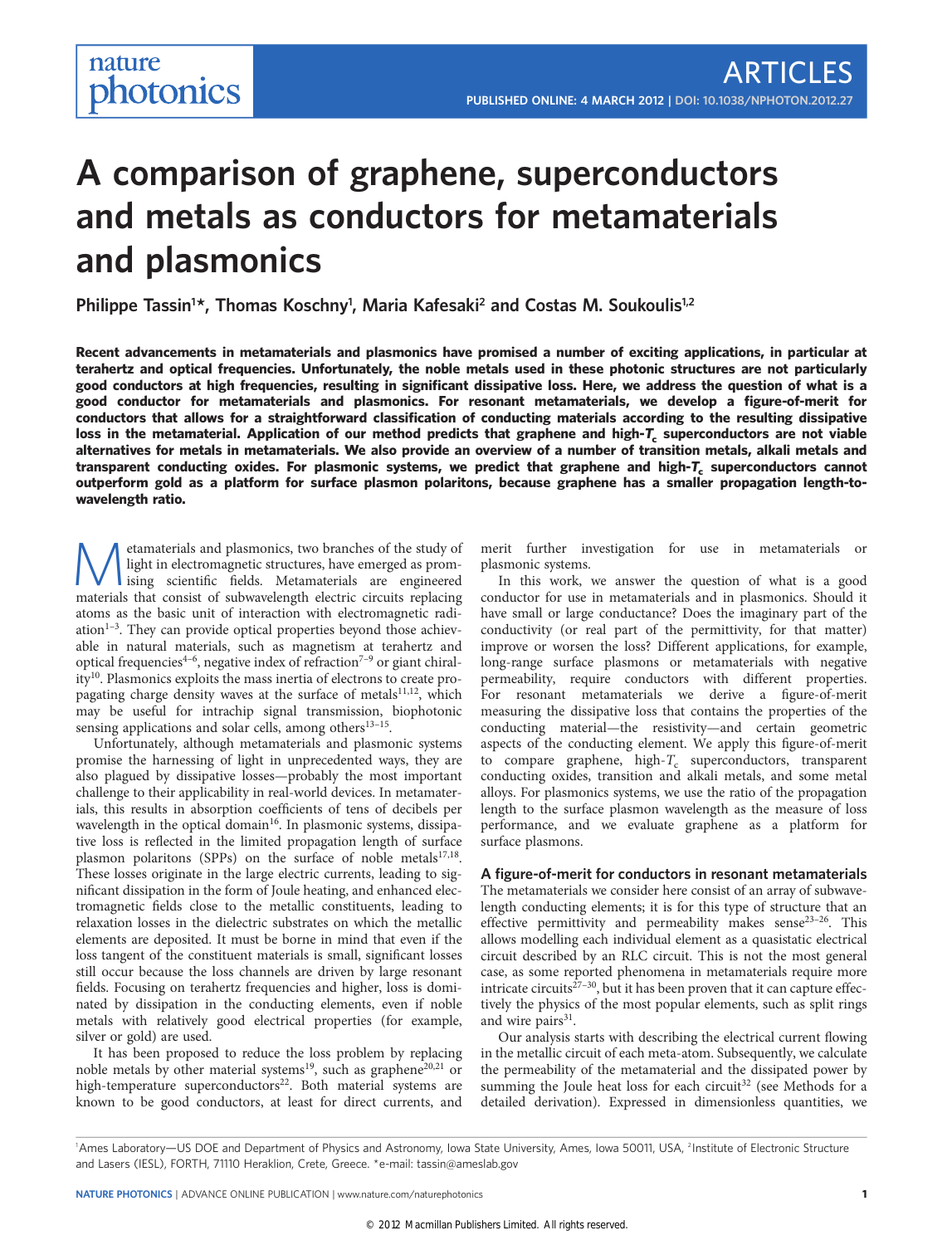find that the dissipated power as a fraction of the incident power can be cast in the following form:

$$
\Pi = \frac{\text{dissipated power per unit cell}}{\text{incident power per unit cell}} \n= 2\pi \left(\frac{a_k}{\lambda_0}\right) \frac{F\tilde{\omega}^4 \zeta}{\left[\tilde{\omega}^2(1+\xi)-1\right]^2 + \left(\tilde{\omega}\zeta + \tau\tilde{\omega}^5\right)^2}
$$
\n(1)

where  $\tilde{\omega} = \omega/\omega_0$  is the renormalized frequency, with  $\omega_0 = (LC)^{-1/2}$ being the resonance frequency of the quasistatic circuit, F is the being the resonance frequency of the quasistance circuit, F is the filling factor of the metal in the unit cell,  $\zeta = \text{Re}(R)/\sqrt{L/C}$  is the ming factor of the metal in the unit cell,  $\zeta = \text{Re}(\kappa)/\sqrt{L/\text{C}}$  is the dissipation factor,  $\xi = -\text{Im}(R)/(\tilde{\omega}\sqrt{L/\text{C}})$  is the kinetic inductance factor, and  $\tau$  is a parameter describing radiation loss.  $a_k$  is the unit cell size of the metamaterial along the propagation direction and  $\lambda_0$  is the free-space wavelength. We will discuss the physical significance of these parameters in the following.

It is interesting to note that the dissipated power fraction quantifying the dissipative loss depends on just four independent, dimensionless parameters: (i) the filling factor, F; (ii) the radiation loss parameter,  $\tau$ ; (iii) the dissipation factor,  $\zeta$  (proportional to the real part of the resistivity); and (iv) the kinetic inductance factor,  $\xi$  (proportional to the imaginary part of the resistivity). The filling factor and the radiation loss parameter depend only on purely geometric variables, such as the area of the circuit and the geometric inductance, but not on the material properties of the conductor. So, for a certain geometry (say, split rings or fishnet),  $F$  and  $\tau$  are fixed. This means we can limit this study to how the dissipated power depends on  $\zeta$  and  $\xi$ , the only two parameters that depend on the specific conducting material used. Figure 1a presents a contour plot of the dissipated power fraction as a function of these two parameters. As our aim is to design metamaterials with negative permeability  $(\mu)$ , we calculated the dissipated power at the frequency where  $\mu(\omega) = -1$ . Apart from the uninteresting regions with very high dissipation factor and/or kinetic inductance factor (top and rightmost regions), we see that the contours of equal dissipated power are almost vertical; that is, the dissipative loss depends, to a good approximation, only on the dissipation factor. We can therefore replot the dissipated power fraction as a function of the dissipation factor (Fig. 1c). The different blue curves in this figure represent the dissipated power fraction for several values of achieved permeability. We observe that smaller  $\zeta$ (that is, smaller real part of the resistivity) leads to lower power dissipation, even though smaller resistivity implies quasistatic circuits with sharper resonances.

This behaviour can be understood from examining Fig. 1b. For large dissipation factors (metamaterials made from high-resistivity materials), the resonance is highly damped; the peak loss at the resonance frequency is relatively low and the resonance is too shallow to allow for permeability  $\mu = -1$ . With decreasing dissipation factor, the resonance becomes sharper; the dissipated power at the resonance frequency increases (red curve in Fig. 1c), but for a given design goal of the permeability (for example,  $\mu = -1$ ), the resonance may be probed farther from the resonance peak, effectively leading to smaller dissipated power. When the dissipation factor is further decreased, the linewidth becomes limited by the radiation loss, which implies that the current in the circuit does not further increase. From this point on, the resonance does not become any stronger when the dissipation factor is further decreased (that is, when a better conductor is used). Therefore, one cannot achieve arbitrarily low permeability, but, on the contrary, there is a geometrical limit on the strongest negative permeability that can be achieved with a certain structure. As the induced current in the circuit now becomes constant when further decreasing the dissipation factor, the dissipated power at the working frequency continues to decrease linearly with the



Figure 1 | Dissipated power in a metamaterial with  $F = 0.37$  and  $\tau$  = 0.039 (quantities calculated for the slab-wire pair of Fig. 2a). a, Contour plot of dissipated power (calculated at the operating frequency where  $\mu(\omega) = -1$ ) as a function of dissipation factor  $\zeta$  and kinetic inductance factor  $\xi$ . Apart from the uninteresting region of high dissipation/high kinetic inductance, the contours are vertical, indicating that the dissipated power depends, to a good approximation, only on the dissipation factor. **b**, Resonance shapes of the magnetic permeability (red lines) and the dissipated power (blue dashed lines) for different dissipation factors.  $\mathbf c$ , Dissipated power as a function of the dissipation factor. The red line indicates the peak dissipative loss at the resonance frequency. Blue lines represent the dissipative loss at constant permeability. The dashed blue line indicates the cutoff; for higher dissipation factors the desired permeability can no longer be achieved.

dissipation factor, because the Joule heating is proportional to the resistivity.

In a similar way, we can show that the kinetic inductance factor determines frequency saturation due to the kinetic inductance<sup>31,33</sup> (see Supplementary Information).

In summary, the dissipative loss in resonant metamaterials can be determined from a single dimensionless parameter—the dissipation factor. From Fig. 1c, it can be observed that the dissipated power is a monotonic function of the dissipation factor, even approaching a linear function for small  $\zeta$ . This unambiguously establishes the dissipation factor  $\zeta$  as a good figure-of-merit for conducting materials in resonant metamaterials. Whenever a new conducting material is proposed, the dissipation factor allows for a quick and straightforward assessment of the merits of this conducting material for use in the current-carrying elements of resonant metamaterials.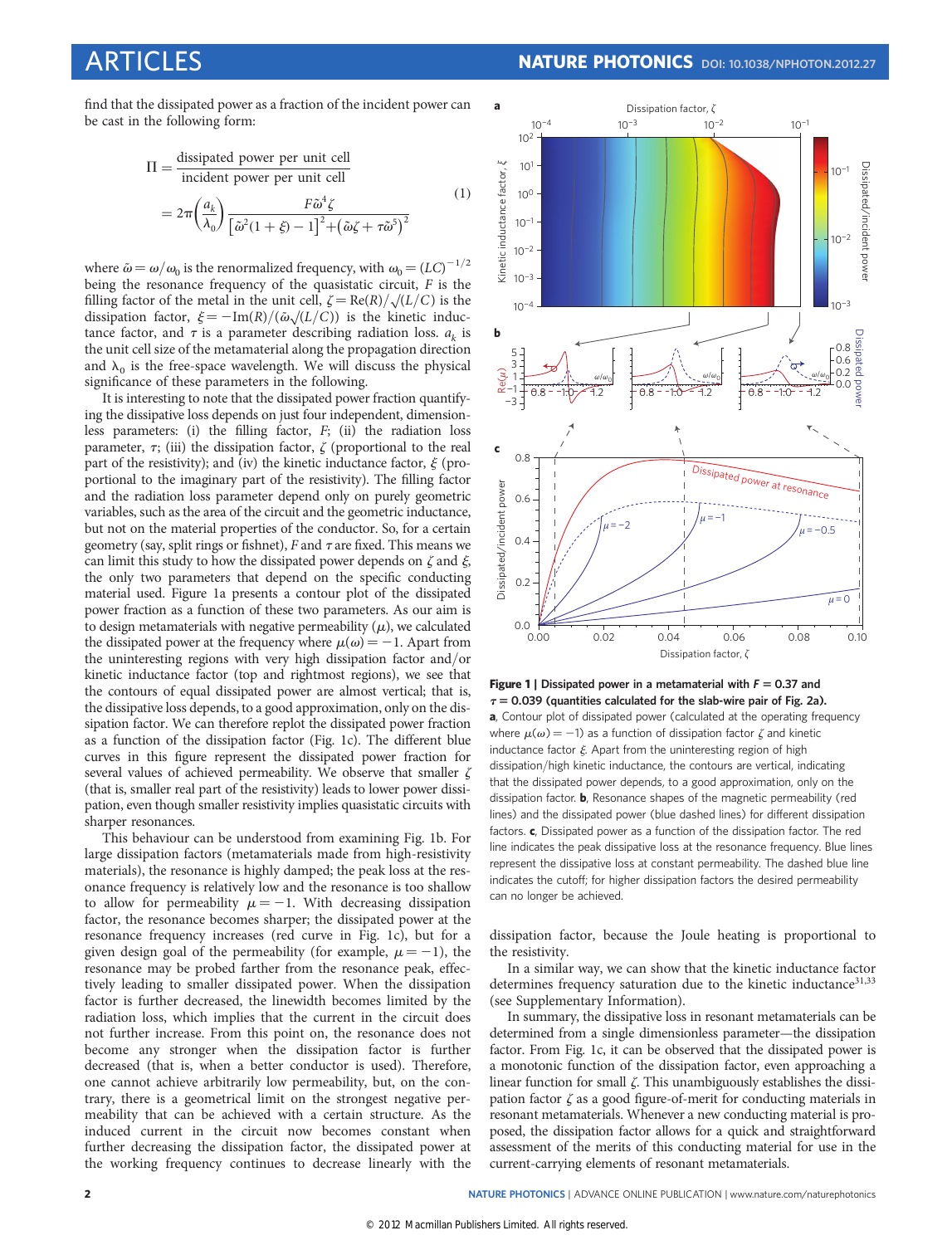

Figure 2 | Comparison between the loss factors and kinetic inductance factors of charge-neutral graphene and gold. a, The slab-wire pair used as an example of a magnetic metamaterial (parameters provided in Methods). **b**, Dissipation factors for the slab-wire pair made from graphene and from gold. c, Kinetic inductance factors for the slab-wire pair made from graphene and from gold. (The full lines indicate that the structure can provide negative permeability ( $\mu$  = -1); the dashed lines indicate that the structure is beyond the cutoff and the resonance is too shallow to obtain  $\mu$  = -1.).

We conclude that resonant metamaterials benefit from conducting materials with smaller real part of the resistivity. However, when comparing conducting materials for which samples of comparable thickness cannot be fabricated, the geometrical details in the dissipation factor become important. This will be essential when we investigate the two-dimensional conductor graphene in the next section. Note that we have derived the loss factor for negative-permeability metamaterials, but it is also applicable to other metamaterials that rely on the resonant response of other polarizabilities, for example, with negative permittivity and giant chirality.

## Graphene at optical frequencies

Graphene is a two-dimensional system in which electric current is carried by massless quasiparticles<sup>34,35</sup>. We have seen above that for low-loss resonant metamaterials, we need conducting materials with a small real part of the resistivity (to allow for large currents) and small imaginary part of the resistivity (to avoid saturation of the resonance frequency). Band structure calculations and recent experiments indicate that minimal resistivity in the mid-infrared and visible band is achieved for charge-neutral graphene, where the surface conductivity equals the universal value  $\sigma_0 = \pi e^2 / 2h$  (refs 36–38).

For the slab-wire pair of Fig. 2a, we have calculated the dissipation factor (Fig. 2b) and the kinetic inductance factor (Fig. 2c) for gold and graphene. Gold slab-wire pairs can provide negative permeability ( $\mu = -1$ ) if the lattice constant is larger than 0.15  $\mu$ m (full line). For smaller lattice constants (dashed line), the dissipation factor increases above the cutoff at which negative permeability cannot be achieved. The dissipation and kinetic inductance factors for graphene are several orders of magnitude larger than for gold. The dissipation factor of graphene is 1,200, which is deep into the cutoff region of Fig. 1a, where the losses are tremendous and the magnetic resonance is highly damped. In addition, the dissipation factor of graphene is scale-invariant; graphene cannot be made a better conductor by making the slab-wire pair larger. We must conclude that graphene is not conducting well enough for use in resonant metamaterials at infrared and visible frequencies.

This observation might not be so surprising given that recent results have demonstrated the optical transmittance through a free-standing graphene sheet to be more than 97%; that is, graphene has a fairly small interaction cross-section with optical radiation<sup>38</sup>. Many works have ascribed a high bulk conductivity to graphene—obtained by dividing its surface conductivity by the 'thickness' of the monatomic layer. This is true, but irrelevant for metamaterial purposes, where it is the total transported current that is important. However, graphene might still be useful for metamaterials when it is combined with a metallic structure<sup>39</sup>.

There has been recent interest in using graphene as a platform for SPPs<sup>20,21,40,41</sup>. For plasmonics, it is desirable to work with biased graphene, because it has much larger kinetic inductance  $[Im(\sigma)]$ than charge-neutral graphene. From Supplementary Fig. 4a, we see that biased graphene indeed supports SPPs with wavelengths much smaller than the free-space wavelength. At 30 THz, for example, the wavelength of SPPs is  $0.2 \mu m$ . Graphene may thus allow for the manipulation of surface plasmons on a micrometre scale at infrared frequencies. In addition, these SPPs are excellently confined to the graphene surface with submicrometre lateral decay lengths (Supplementary Fig. 4b).

To minimize the loss, we can work in the frequency window just below the threshold of interband transitions where the Drude response of the free electrons is small and the interband transitions are forbidden due to Pauli blocking. The effect of dissipation on SPPs can be best measured by the ratio of their propagation length and wavelength. Figure 3 plots this ratio for gold (yellow curve) and graphene (black curve), calculated from experimental conductivity data obtained by Li et  $al^{36}$ . The propagation length is at best of the order of one SPP wavelength for strongly biased graphene in the infrared. One might object that cleaner graphene samples with smaller  $Re(\sigma)$  might be fabricated in the future. Therefore, as a best-case scenario for SPPs on graphene, we also determined the SPP propagation length based on theoretical data for clean graphene taking into account electron-electron interactions<sup>42,43</sup>, which fundamentally limit the conductivity of graphene. We find slightly improved propaphene<br>
gation lengths (red cold<br>  $\frac{1}{2}$  is the signal of the signal of the signal of the signal of the signal of the signal of the signal of the signal of the signal of the signal of the signal of the signal of the sig



Figure 3 | Comparison of the plasmonic properties of graphene and gold. The results for gold are for a 30-nm-thick film at room temperature. The results for graphene are for strongly biased graphene calculated from experimental (exp.) conductivity data (from ref. 36) and calculated from theoretical conductivity data that incorporates electron–electron interactions (from ref. 42). Calculations based on theoretical data for the conductivity of graphene serve as a best-case scenario, because electron–electron interactions are an intrinsic effect.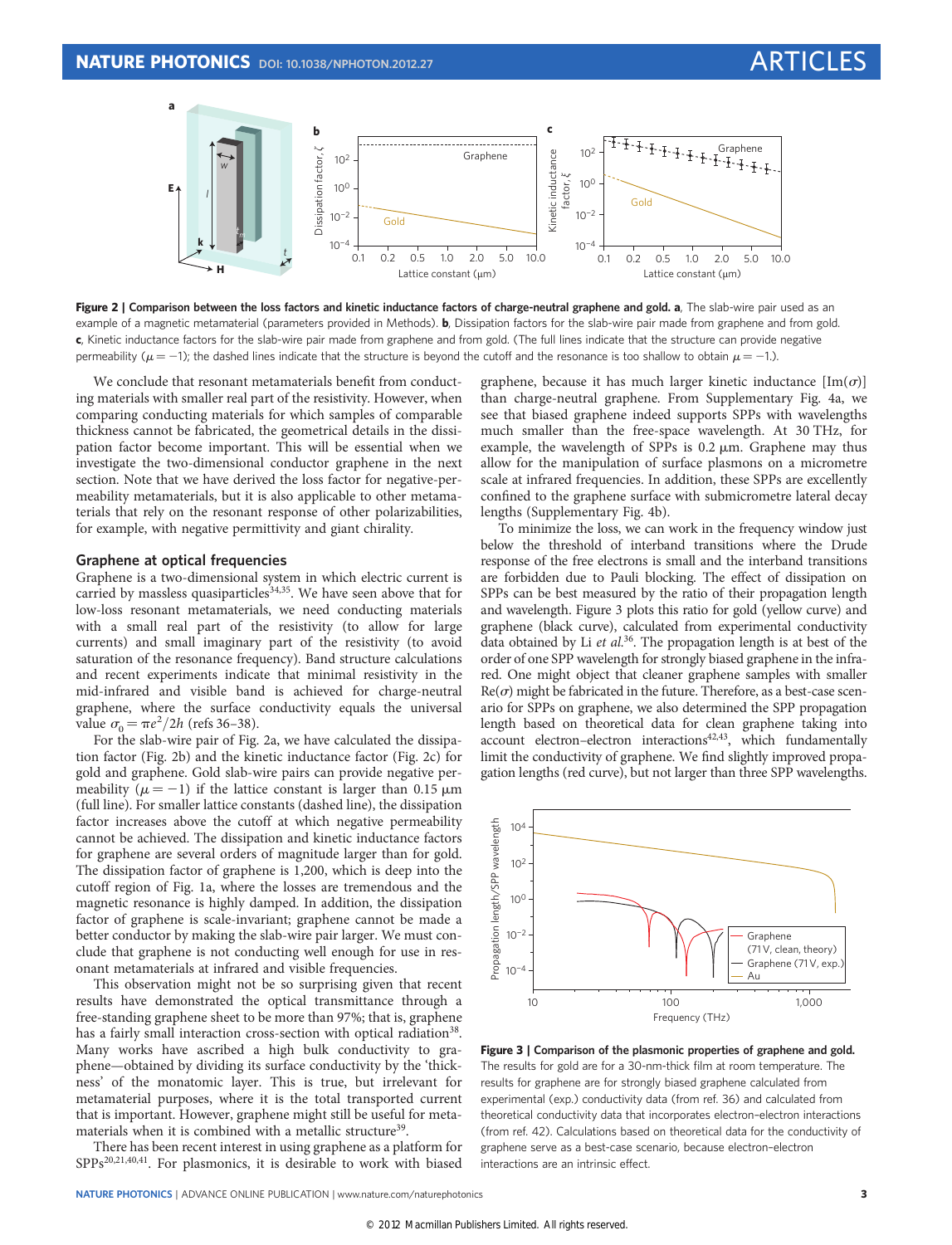

Figure 4 | Comparison of the superconductor YBCO at 10 and 50 K (below the critical temperature of 80 K) with silver at room temperature. a, Real part of the resistivity as a measure of the dissipative loss. b, Imaginary part of the resistivity as a measure of kinetic inductance.



Figure 5 | Overview of conducting materials classified according to their plasma frequency and collision frequency. The different symbols indicate different materials (see key). The collision frequency takes into account all scattering from the conducting electronic states (electron–phonon scattering, interband transitions and so on) and therefore depends upon frequency. Blue symbols indicate material properties at microwave (MW) frequencies, red symbols in the infrared (IR, 1.55 µm), and green symbols in the visible (Vis, 500 nm). Oblique lines indicate a constant real part of the resistivity and therefore equal loss performance in metamaterials according to our analysis.

Such short propagation lengths will probably be detrimental to most plasmonic applications.

High-temperature superconductors at terahertz frequencies A successful approach towards low-loss microwave metamaterials is the use of type-I superconductors $44$ . The microwave resistivity (5 GHz) of niobium sputtered films, for example, is  $1.6 \times$  $10^{-13}$  $\Omega$ m at 5 K, roughly five orders of magnitude smaller than silver. Unfortunately, this approach is rendered ineffective at terahertz frequencies, because terahertz photons have sufficient energy to break up the Cooper pairs that underlie the superconducting current transport. It has therefore been suggested to use hightemperature superconductors with a larger bandgap.

We know from the above analysis that we must compare the resistivity, which is the geometry-independent part of the dissipation factor (we can leave out the geometrical terms here because metallic and superconducting films of the same thickness can be fabricated). Figure 4 presents a comparison of silver (data from ref. 45) and yttrium barium copper oxide (YBCO; data from ref. 46). We observe that from 0.5 THz to 2.5 THz, both the real part of the resistivity (dissipation) and the imaginary part (kinetic inductance) of YBCO are significantly larger than those of silver. We therefore conclude that high- $T_c$  superconductors do not perform better than

silver as conducting materials at terahertz frequencies. The reason for the high resistivity values of YBCO is the specific current transport process occurring in a superconductor. For direct current (d.c.), the electrons in the normal state are completely screened by the superfluid—hence its zero d.c. resistivity. At non-zero frequencies, however, the screening is incomplete because of the finite mass of the Cooper pairs. The lossy electrons in the normal state therefore contribute to the conductance. Also, in type-II superconductors, the superfluid has loss mechanisms of its own, like flux creep. Both effects lead to a non-zero resistivity, even at frequencies well below the bandgap of the superconductor<sup>44</sup>.

For the sake of completeness, we mention that the plasma frequencies of superconductors are not much larger than those of gold; in other words, they have similar kinetic inductance. So, at frequencies below the bandgap of the superconductor, the dispersion relation of surface plasmons is very close to the light line and superconductors do not support well-confined SPPs.

## Comparative study of metals and conducting oxides

In Fig. 5, we have classified a variety of conducting materials according to their plasma frequency and collision frequency. The collision frequency takes into account all scattering from the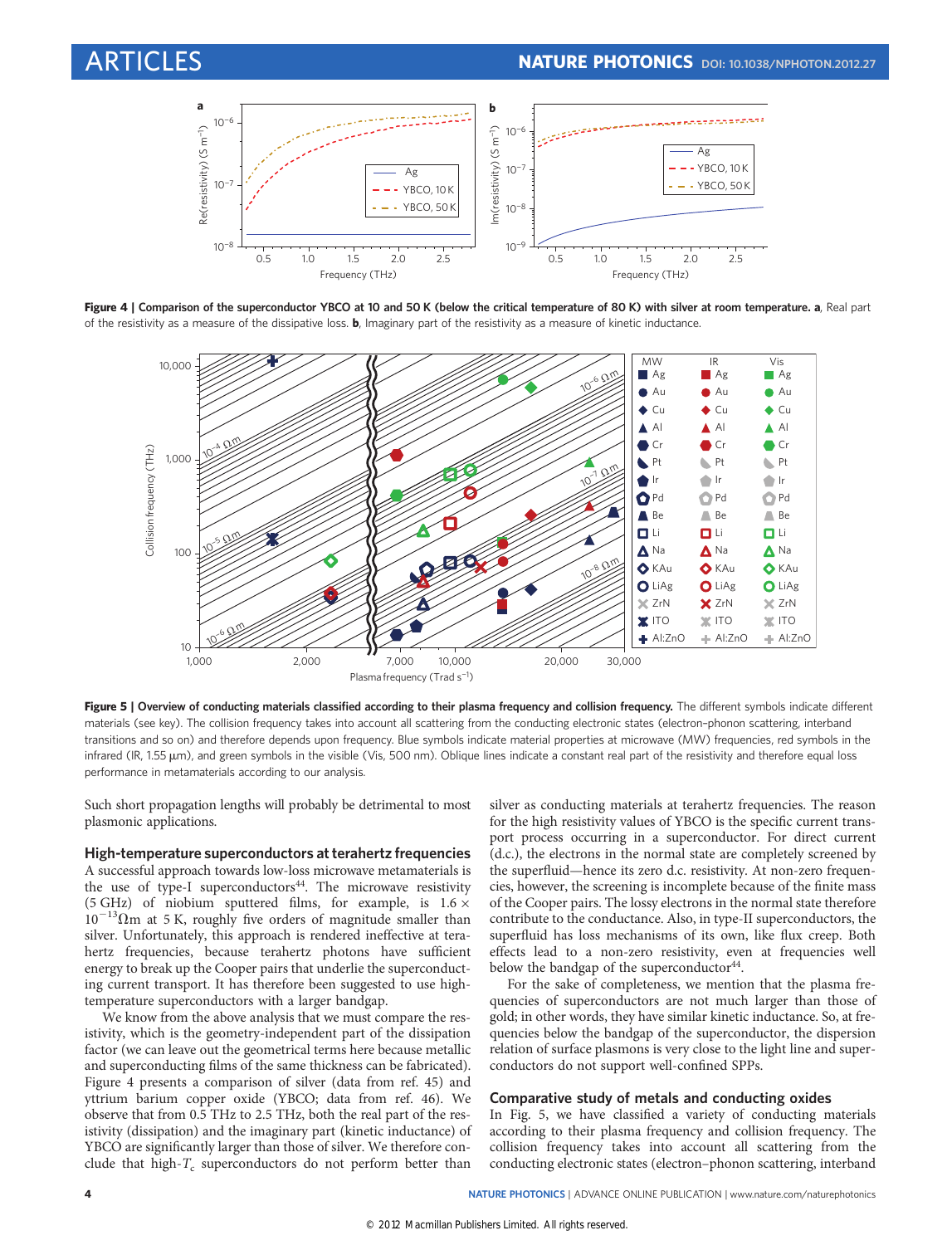<span id="page-4-0"></span>transitions and so on) and therefore depends on frequency. For most materials, the conductivity in the microwave band (blue symbols in Fig. 5) is dominated by electron–phonon scattering, although interband transitions may already contribute significantly. At higher frequencies, in the infrared band (red symbols) and the visible band (green symbols), the interband transition scattering becomes larger, in particular close to frequencies matching a transition with high density of states.

At microwave frequencies (blue symbols in Fig. 5), silver and copper have the smallest resistivity; copper is frequently used for its excellent compatibility with microwave technology. Transition metals such as gold, aluminium, chromium and iridium still perform well. The dissipation factors obtained at microwave frequencies are very small and losses in the metals are typically modest (in fact the main loss channel is relaxation losses in the dielectric substrates). In the infrared (red symbols), the resistivity of copper is increased by a factor of ten due to interband transitions at 560 nm. The dissipation factors at infrared frequencies are much higher not only due to higher resistivity, but also due to the geometrical scaling of the dissipation factor as shown in Fig. 2b. Gold performs better than copper in the infrared and is easy to handle experimentally. The reader might notice we have two data points in Fig. 5 for gold at  $1.55 \mu m$ ; we believe this disparity originates from different grain sizes, which emphasizes the importance of sample preparation. The best conducting material with the lowest resistivity now becomes silver, due to its lowest interband transitions being in the ultraviolet (308 nm). We found that ZrN performs similarly to gold. When further scaling down metamaterials for operation in the visible (green symbols), the resistivity of most of the abovementioned metals becomes prohibitively high<sup>47</sup> and dissipative losses become too high to obtain, for example, negative permeability. The only reasonably performing metal in the visible is silver.

Finding new materials with smaller optical resistivity could have an important impact on the field of metamaterials. We therefore analysed a number of recently proposed alternative conducting materials, for example, transparent conducting oxides such as indium tin oxide and Al:ZnO. We find they have a microwave resistivity (blue symbols, Fig. 5) already two or more orders of magnitude larger than the optical resistivity of silver. Thus, we can rule out these materials—just as for graphene (analysed above), they interact too weakly with light. Alkali metals suffer less from interband transitions (compare in Fig. 5 the change in collision frequency from blue  $\rightarrow$  red  $\rightarrow$  green for lithium/sodium versus copper). Unfortunately, their intraband collision frequency is significantly larger and they tend to have a smaller plasma frequency, increasing the average energy lost in each collision. There has also been recent interest in alkali–noble intermetallics with the motivation of combining the low intraband resistivity of the noble metals with the reduced interband transition contribution of the alkali metals<sup>48</sup>. Two characteristic examples are KAu and LiAg. KAu (open diamond symbols in Fig. 5) has its interband transitions far in the ultraviolet and its resistivity increases only slightly from the microwave through the visible; however, its small plasma frequency leads to a relatively large resistivity. On the other hand, LiAg (open circles in Fig. 5) has a larger plasma frequency, but performs badly at higher frequencies because of significant interband scattering. These examples show, nevertheless, the possibility of band engineering to tune the resistivity of alloys<sup>49</sup>. We believe it is worth continuing the research effort to develop better conducting materials, because of the considerable improvement such materials would bring.

units can be written as a function of two material-dependent parameters—the dissipation factor and the kinetic inductance factor—as expressed in equation (1). This equation is obtained from a quasistatic analysis assuming the conductive elements of the metamaterial to be smaller than the free-space wavelength of the incident radiation. Special attention was paid to the radiation resistance, as its neglect would lead to a circuit model where the dissipated power could become larger than the incident power. The radiation resistance term is obtained from a near-field expansion of the magnetic fields generated by the circuit current, which is again justified by the subwavelength dimensions of the circuit. The details of the derivation of equation (1) are given in the Supplementary Methods and Supplementary Fig. 1.

Throughout the manuscript, we exemplified the classification procedure for conducting materials using a particular metamaterial constituent—the slab-wire pair. Nevertheless, the same procedure is applicable for any other metamaterial consisting of subwavelength conducting elements. The slab-wire pair (shown in Fig. 2a) had dimensions of  $l = 2.19a_k$ ,  $w = 0.47a_k$ ,  $t = 0.5a_k$ ,  $t_m = 0.25a_k$  ( $t_m$  is of course not relevant for two-dimensional conductors such as graphene),  $a<sub>F</sub> = 2.97a<sub>k</sub>$ and  $a_H = 2.19a_k$ . The relative permittivity of the substrate was  $\varepsilon_r = 2.14$ .

We used simple expressions for the parallel-plate capacitor and the solenoid inductance, which were shown to provide an adequate description for the slab-wire pair<sup>31</sup>:

$$
C = \varepsilon_0 \varepsilon_r \frac{wl}{t}, \quad L = \mu_0 \frac{lt}{a_H}, \quad R = \frac{\rho}{t_m} \frac{2l}{w}
$$
 (2)

The area enclosed by the circuit is

$$
A = lt
$$
 (3)

This is sufficient to calculate the geometry-dependent term of the dissipation and kinetic inductance factors,

$$
\zeta = \frac{\text{Re}(\rho)}{t_{\text{m}}} \sqrt{\frac{\varepsilon_0}{\mu_0}} \sqrt{\varepsilon_r} \frac{2l\sqrt{a_{\text{H}}}}{t\sqrt{w}}
$$
\n
$$
\xi = \frac{\text{Im}(\rho)}{t_{\text{m}}} \frac{1}{\tilde{\omega}} \sqrt{\frac{\varepsilon_0}{\mu_0}} \sqrt{\varepsilon_r} \frac{2l\sqrt{a_{\text{H}}}}{t\sqrt{w}}
$$
\n(4)

The filling factor  $F$  and the radiation loss parameter  $\tau$  can also be calculated:

$$
F = \mu_0 A^2 N / L = \frac{lt}{a_k a_E} = 0.37
$$
  

$$
\tau = \frac{1}{6\pi} \frac{\sqrt{\mu_0/\varepsilon_0}}{\sqrt{L/C}} \frac{\omega_0^4 A^2}{c^4} = \frac{1}{6\pi} \frac{1}{\varepsilon_1^{3/2}} \frac{a_H^{5/2} t}{l^2 w^{3/2}} = 0.039
$$
 (5)

Calculation of the dissipation factor and the kinetic inductance factor for a slab-wire pair made of graphene needs special consideration because of the two-dimensional nature of the current transport. The geometry-dependent terms in  $\zeta$  and  $\xi$  are calculated in the previous paragraph. The resistivity was obtained using<br>experimental data from Li *et al.<sup>36</sup>.* The real part of the measured surface conductivity of graphene to very good approximation is equal to  $\sigma_0 = \pi e^2/(2h) = 6.08 \times 10^{-5}$  $10^{-5}$  S m<sup>-1</sup>. The imaginary part is more than 10 times smaller and, as a consequence, there is significant uncertainty in its measured value. We therefore fitted two Drude functions to the experimental data: (i) the first provides a lower bound to the measured imaginary part of the conductivity and (ii) the other provides an upper bound (Supplementary Fig. 3). Note that these fits are phenomenological and are unrelated to the Drude-like behaviour of the intraband carriers, because the current transport is dominated by interband carriers in the infrared and the visible.

The uncertainty in the imaginary part of the conductivity does not affect the value of the dissipation factor, because

$$
Re(\rho) = \frac{Re(\sigma)}{Re(\sigma)^2 + Im(\sigma)^2} \approx \frac{1}{Re(\sigma)}
$$
(6)

However, it does lead to uncertainty in the kinetic inductance factor, indicated by the error bars in Fig. 2c. The fitted Drude functions are finally used in equations (4) to determine the dissipation factor and the kinetic inductance factors, respectively.

The properties of an SPP ( $\sim$ exp[i( $\beta z - \omega t$ )]) propagating in the z-direction on graphene (dispersion relation in Supplementary Fig. 4a, lateral confinement length in Supplementary Fig. 4b, and propagation length in Fig. 3) were calculated from the dispersion relation derived in ref. 20,

## Methods

The comparative study of conducting materials for resonant metamaterials presented in this work is based on the fact that the dissipative loss in normalized

$$
\beta = \frac{\omega}{c} \sqrt{1 - \left(\frac{1}{\eta_0 \sigma_{||}}\right)^2} \tag{7}
$$